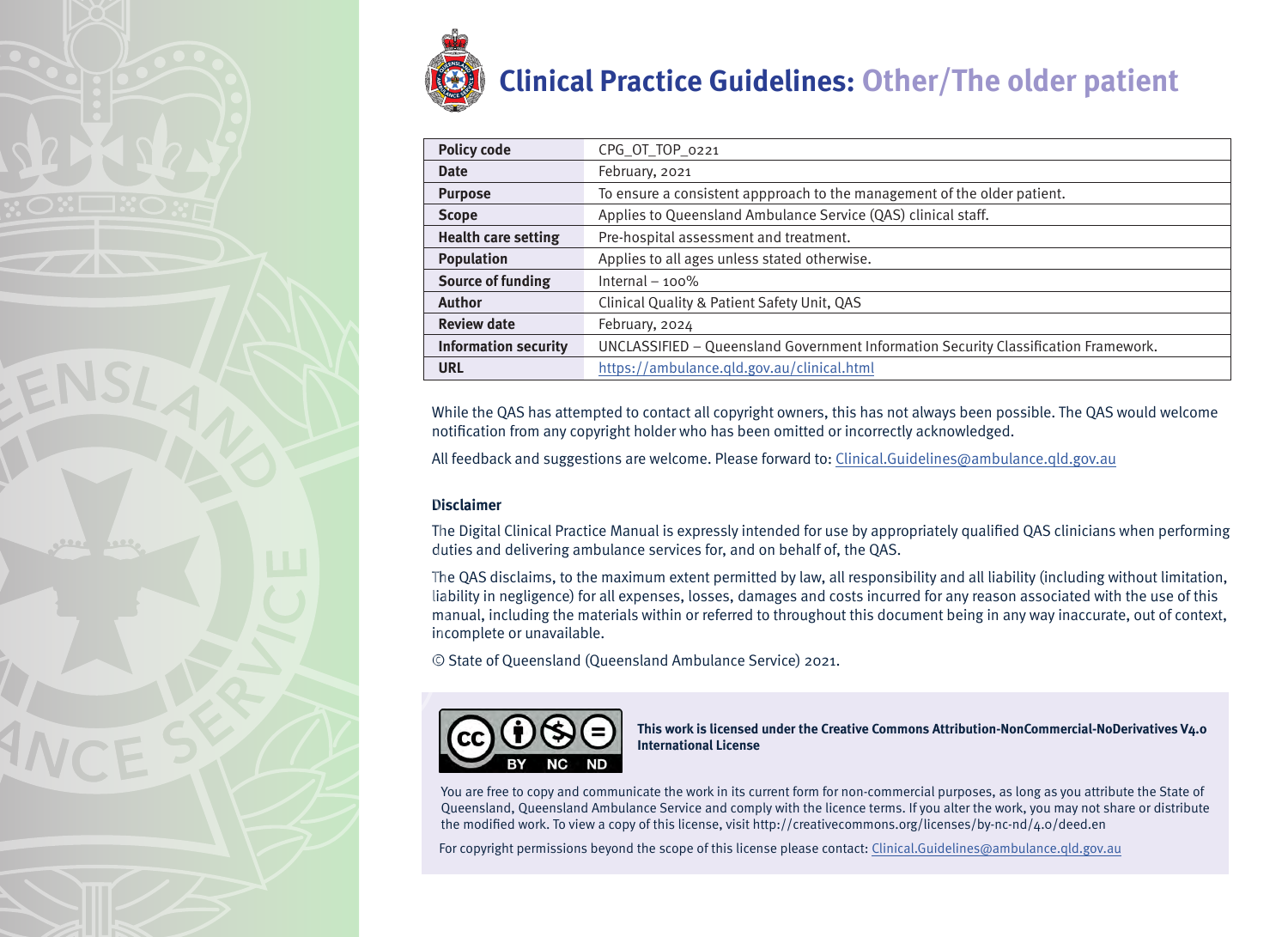## *The older patient*

*February, 2021*

Most developed countries have defined older people to be over the age of 65.[1] This cohort represents the fastest growing segment of the Australian population and consequently older patients are an increasing proportion of work for ambulance services.<sup>[2]</sup> Older patients now live longer with chronic and often incurable conditions and their health management will commonly require a degree of both medical and social care.

The assessment of an older patient is often more complex than one conducted in younger patients as it focuses on individuals with complex or chronic conditions, and emphasises the patient's functional status and quality of life. With a greater significance placed on autonomy and independence, effective assessment should be broad and consider a varied account of the patient's requirements rather than revolving around crisis management of recurrent or acute symptoms.<sup>[3]</sup> The assessment of an older patient is often<br>
more complex than one conducted in younger<br>
patients as it focuses on individuals with<br>  $\begin{matrix}\n\text{Respiratory System} \\
\text{respiratory compliance }\n\end{matrix}$ <br>  $\begin{matrix}\n\text{Respiratory System} \\
\text{respiratory compliance }\n\end{matrix}$ patient's requirements rather than revolving<br>around crisis management of recurrent<br>or acute symptoms.<sup>[3]</sup> Cardiovascular System<br>of kidneys and weight<br>ability to filter blood

Caring for the older patient can present a challenge for the clinician as assessment needs to consider the patient's physical and mental state, medications, and social circumstances which may complicate the management of an otherwise simple ailment. Clinicians need to maintain a high index of suspicion that seemingly uncomplicated signs and symptoms can be the manifestation of serious underlying pathology.[3] Experiment of an otherwise simple ailment.<br>
Clinicians need to maintain a high index<br>
Several cardiac hypertrophy<br>
Several cardiac hypertrophy<br>
Several cardiac hypertrophy<br>
Several cardiac hypertrophy<br>
Several cardiac hype

The ageing processes are often associated with an increase in the prevalence of chronic disease, the deterioration of organ function and declining physiologic reserves.[4] An understanding of these physiologic changes is important as they are essential for conducting a thorough assessment and management of the older patient and the related comorbidities and disabilities. The physiologic changes associated with the ageing process can be extensive but are most notable in the cardiovascular, respiratory, renal, and neurovascular systems.[4] Australian population and consequently older<br>
The ageing processes are often associated with an increase in the prevalence of chronic disease,<br>
the deterioration of organ function and declining physiologic reserves.<sup>[4]</sup> A

- 
- 
- response to hypoxia and hypercapnia
- prevalance of disease and infection

#### **Renal System**

- 
- 
- ability to clear pharmacological agents
- marked decline in the subjective feeling of thirst
- prevalance of infection, particularly UTI's  $\ddot{\bullet}$

- 
- prevalence of undernutrition and malnutrition
- prevalence of osteoporosis
- deterioration of skin immune system results
- in increased susceptibility to infection

- 
- 
- sensory percpetion declines steadily
- $\overline{\bullet}$  in hypothalmic function, affects ability to generate and conserve heat
- ↑ cognitive impairment
- changes in pain perception

- most common comorbid condition
- deterioration in conduction system resulting in <sup>+</sup> prevalence of AF, BBB, sick sinus syndrome
- 
- 
-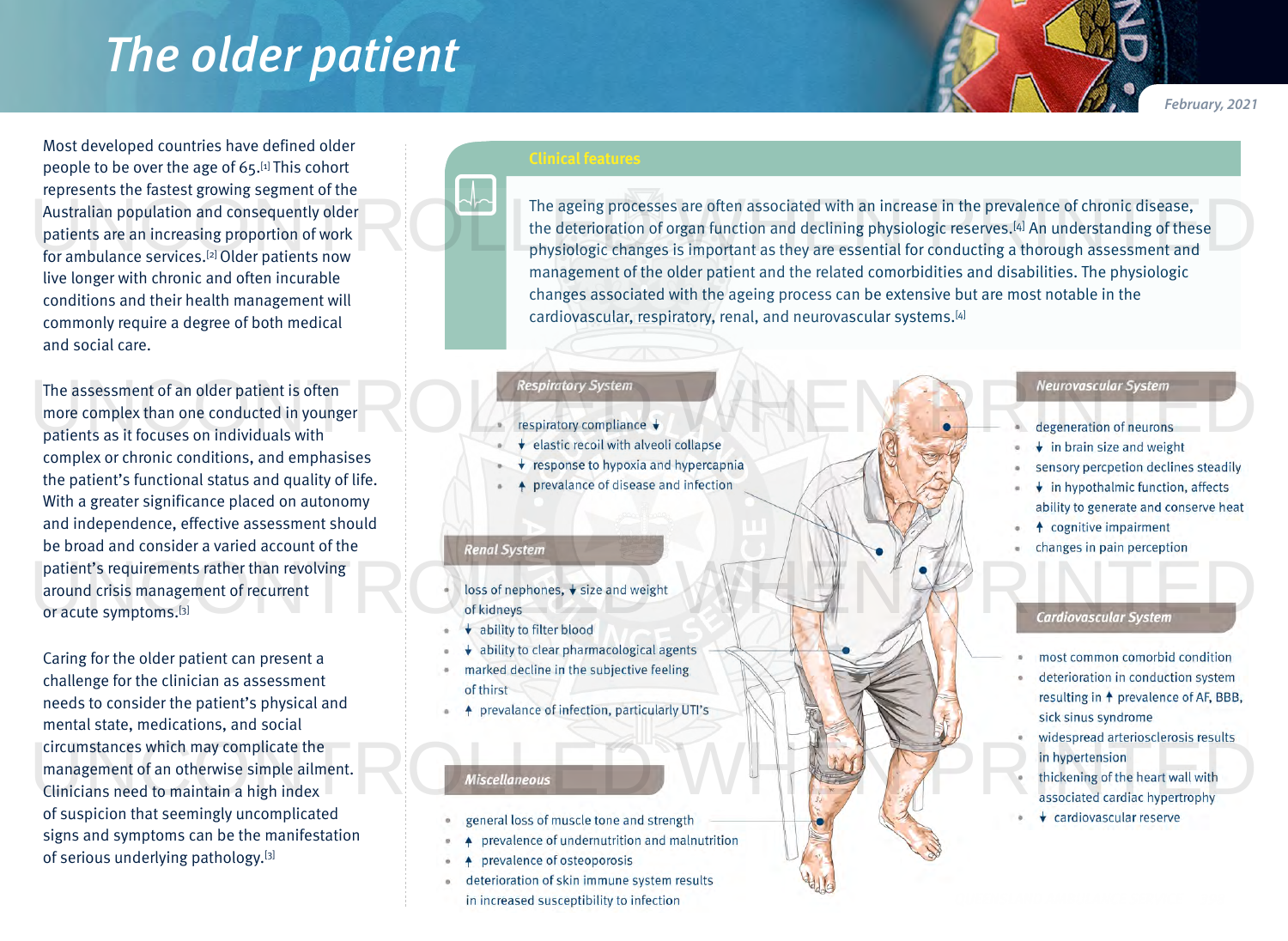### **Risk assessment**

#### *General appearance*

A strategic assessment of the older patient's general state of health can be obtained by observation. Viewing the patient's interaction and movement can provide the clinician with valuable information about the patient's level ofconsciousness, mobility and gait, muscle strength, social interactive ability, hygiene, colour, and obvious discomfort. It is important to note that in the older patient, the first sign of a medical problem can commonly manifest as a change in functional status.[3] Valuable information about the patient's level of consciousness,<br>
whigher dependency of care. Key risk factors for delirium<br>
mobility and gait, muscle strength, social interactive ability,<br>
hygiene, colour, and obvious dis

#### *Medications*

Older patients can suffer from chronic disease states which require multiple medications for their management. This polypharmacy combined with risk factors of physiologic aging processes, increased number of physicians involving the patient, and concomitant use of drugs that cause additive hypotension, sedation or anticholinergic effects, can render older patients particularly susceptible to adverse drug effects and drug-to-drug interactions.<sup>[5]</sup> The polypharmacy combined with risk factors of physiologic aging<br>polypharmacy combined with risk factors of physiologic aging<br>processes, increased number of physicians involving the<br>processes, increased number of physician

#### *Mental status*

Assessment of mental status is a critical part of the older patient's assessment. The older patient's mental status may be influenced by cognitive impairment such as dementia or Alzheimer's, current illness or injury, current medications, or relative familiarity with their surroundings. Impaired cognition, even if normal for the patient, may have a significant bearing on the type and direction of medical care. [6]

An acute change in the mental status of older patients may be the result of Delirium. Delirium is characterised by an alteration of consciousness, cognition, or perception that develops over a short period of time (hours to days).

## **Risk assessment** *(cont.)*

Patients presenting with delirium may be agitated and restless, quiet and withdrawn, or move between these two states. Delirium is often associated with poor outcomes in patients with increased risk of falls, mortality, and a higher dependency of care. Key risk factors for delirium include: Age greater than 65 years, known cognitive impairment/dementia, severe medical illness and current hip fracture. Any patient presenting with one or more risk factors should be identified upon presentation to hospital for further screening and assessment.<sup>[7]</sup>

It is important to note that the absence of adaptive devices such as hearing aids or eye glasses can functionally disable patients and may be a contributor to altered mental status by limiting their ability to interact with their environment.

#### *Dementia*

Dementia is a clinical syndrome that can be caused by several underlying diseases, including Alzheimer's. Although dementia can occur at any age, it is far more prevalent in older people. Approximately 9 percent of people over the age of 65, and 30 percent of people over the age of 85 have a diagnosis of dementia.  $[8]$ Mental status<br>
Assessment of mental status is a critical part of the older<br>
patient's assessment. The older patient's mental status may<br>
patient's assessment. The older patient's mental status may<br>
patient's assessment. Th

People with dementia are entitled to the same legal rights and ethical considerations as any other person. Health professionals must keep the following points in mind when interacting with a person with dementia:

• Valid informed consent should always be sought from the person with dementia for health care decisions. If the person lacks the capacity to make a decision, the relevant state law in respect of substitute decision making for health matters must be followed. An acute change in the mental status of older patients may be<br>the person with dementia for health care decisions.<br>If the person lacks the capacity to make a decision,<br>of consciousness, cognition, or perception that develop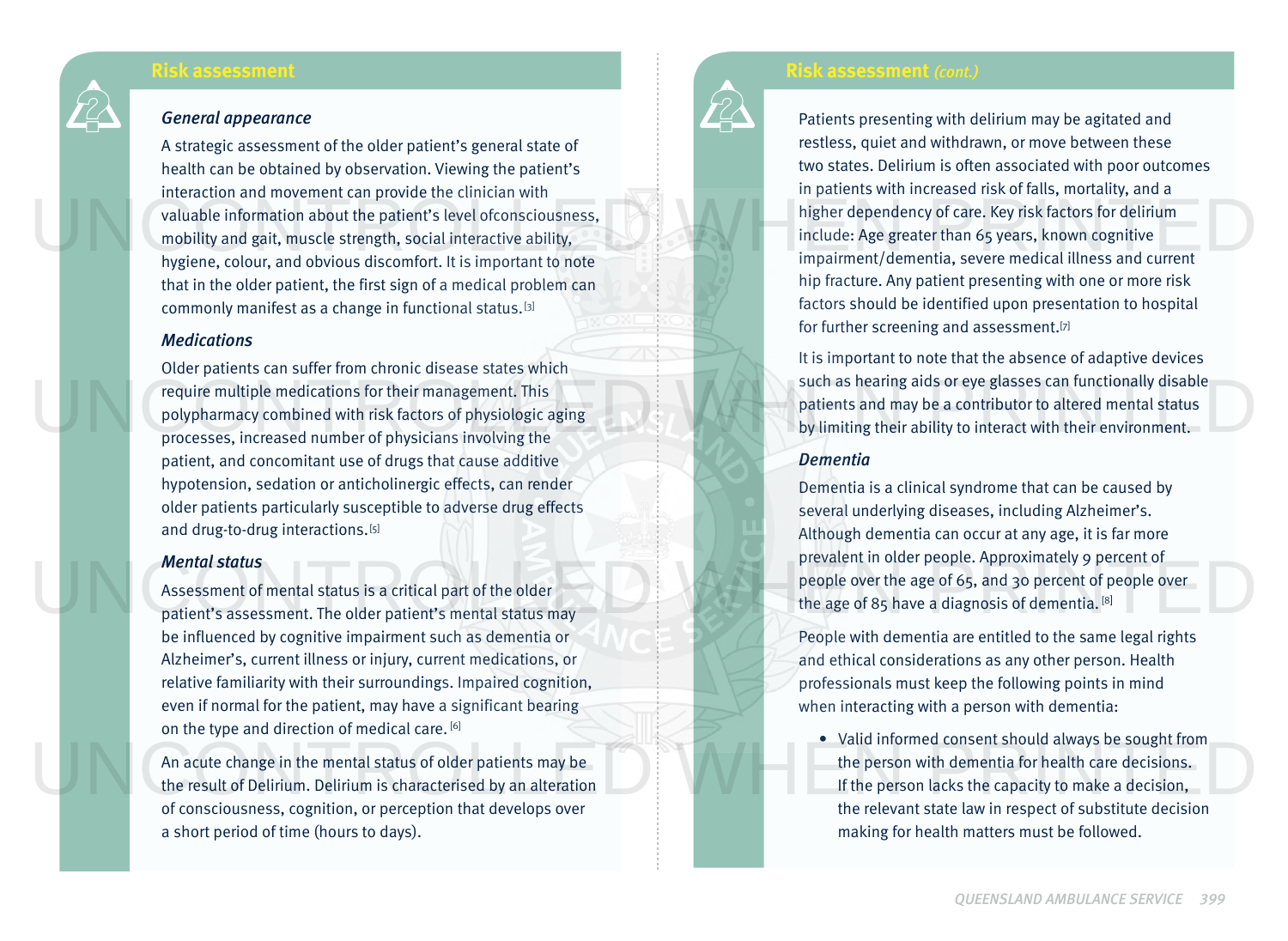## **Risk assessment** *(cont.)*

• Information provided by the person with dementia should be treated in a confidential manner. Confidential information should only be disclosed without the person's consent in exceptional circumstances, e.g., where the clinician has a duty of care.

Health professionals should provide person-centred care, by identifying and responding to individual needs and preferences of the person with dementia, their carer(s) and family.<sup>[1]</sup> Health professionals should use language that is consistent with the 'Talk to me' good communication guide for talking to people with dementia: [8]

- Talk to the patient and don't prejudge their level of understanding. guide for talking to people with dementia: [8]<br>
• Talk to the patient and don't prejudge their level of<br>
understanding.
	- Make eye contact and speak clearly in short sentences, avoiding jargon.
	- Use clear and simple language and use repetition if required, but sensitively.
	- Avoid patronising; treat the patient with respect and dignity.
	- Use empathy, don't minimise the patient's feelings.
	- Try to avoid distractions to help keep their focus.
	- Be patient & allow plenty of time for them to respond to questions.
	- Provide information in small chunks.<sup>[9]</sup>

## **Risk assessment** *(cont.)*

#### *Trauma*

Traumatic injuries in older patients are associated with significant morbidity and are one of the leading causes of death. The physiologic changes combined with disease processes significantly diminish the ability of older people to respond to the physiologic stress of trauma, with shock progressing much more rapidly in this population than any other age group. Falls are responsible for over half of all accidental deaths in the older population and particular attention should focus on assessment of the head, chest, abdominal, and fractures of the hip, spine, femur, hand, forearm and shoulder. When the person 3 consent in exceptional death. The physiologic changes combined with disease<br>circumstances, e.g., where the clinician has a duty<br>of care.<br>Hackbox progressing much more rapidly in this population than any

# **UEN PRINTE**

UNCONTROLLED WHEN PRINTED